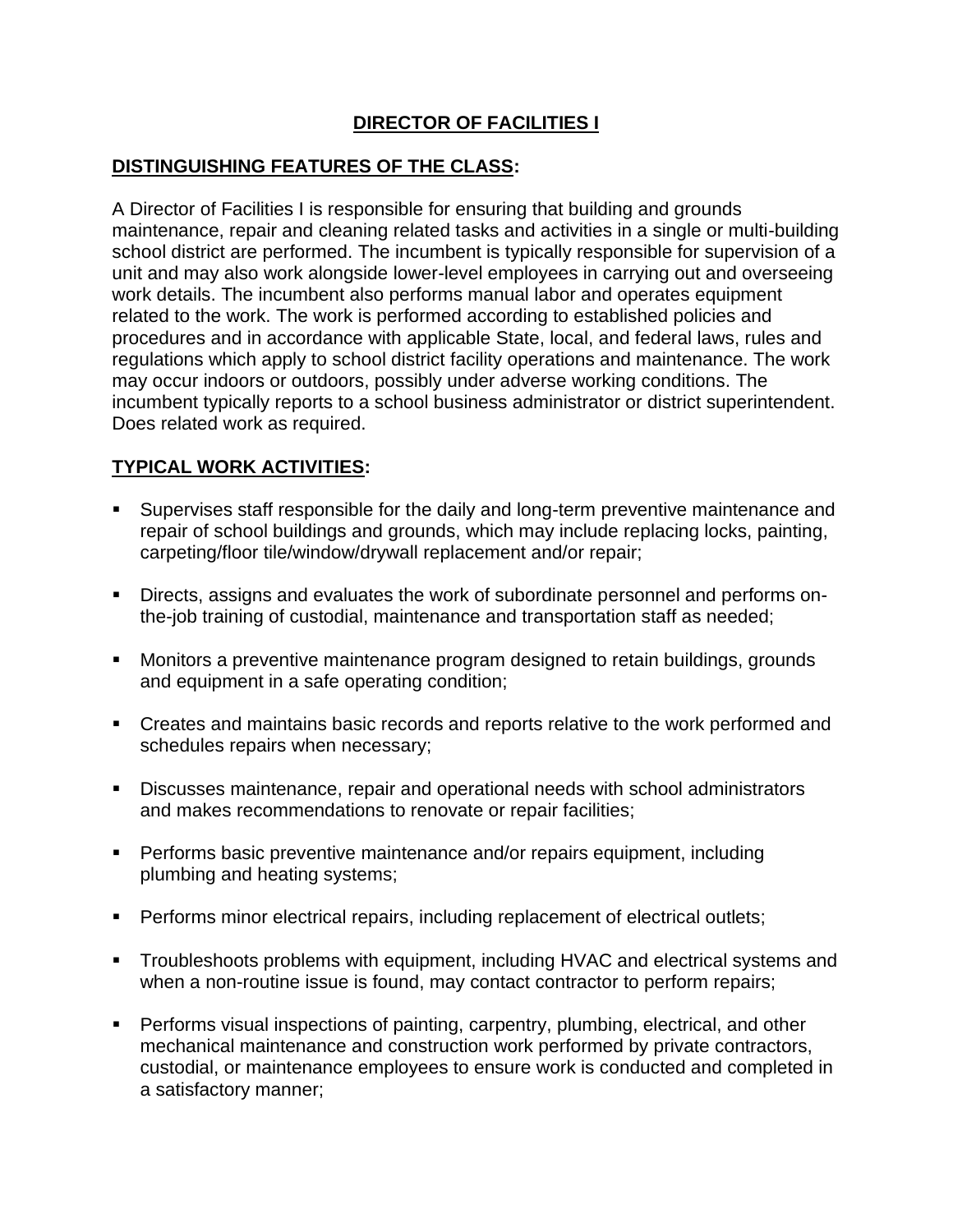- Monitors expenses to ensure budgetary limits as established by the School Board are not exceeded;
- **Tracks inventory and when necessary, orders cleaning supplies, fuel and parts for** equipment and buildings;
- Responsible for mowing grass, hedge trimming, maintenance of playgrounds, parking areas and other school grounds, including athletic fields;
- Removes snow and ice from sidewalks and roadways;
- Loads and unloads materials and supplies and records goods received and shipped;
- Ensures the cleanliness of classrooms, hallways, bathrooms, cafeterias and offices;
- Uses a variety of tools and operates a variety of motor and other equipment related to building and grounds maintenance and repair including snow blowers, lawn mowers, tractors, plow trucks, pick-up trucks, hedge trimmers, chainsaws, drills, reciprocating saws, screwdrivers, wrenches, pliers, hammers and plungers;
- Swimming pool maintenance, if applicable, limited to maintaining pool's cleanliness and the addition of chemicals to ensure a safe swimming environment for students/public;
- May have contact with the public, school principals, administrators and teachers;
- May be required to drive buses.

### **FULL PERFORMANCE KNOWLEDGE, SKILLS, ABILITIES AND PERSONAL CHARACTERISTICS:**

- **Thorough knowledge of modern buildings and grounds maintenance and repair** practices and procedures;
- Good knowledge of construction methods and technologies;
- Good knowledge of safety precautions and practices associated with modern buildings and grounds maintenance and repair work;
- Good knowledge of the principles and practices of supervision;
- Working knowledge of energy conservation concepts;
- Working knowledge of the operation of energy management software systems;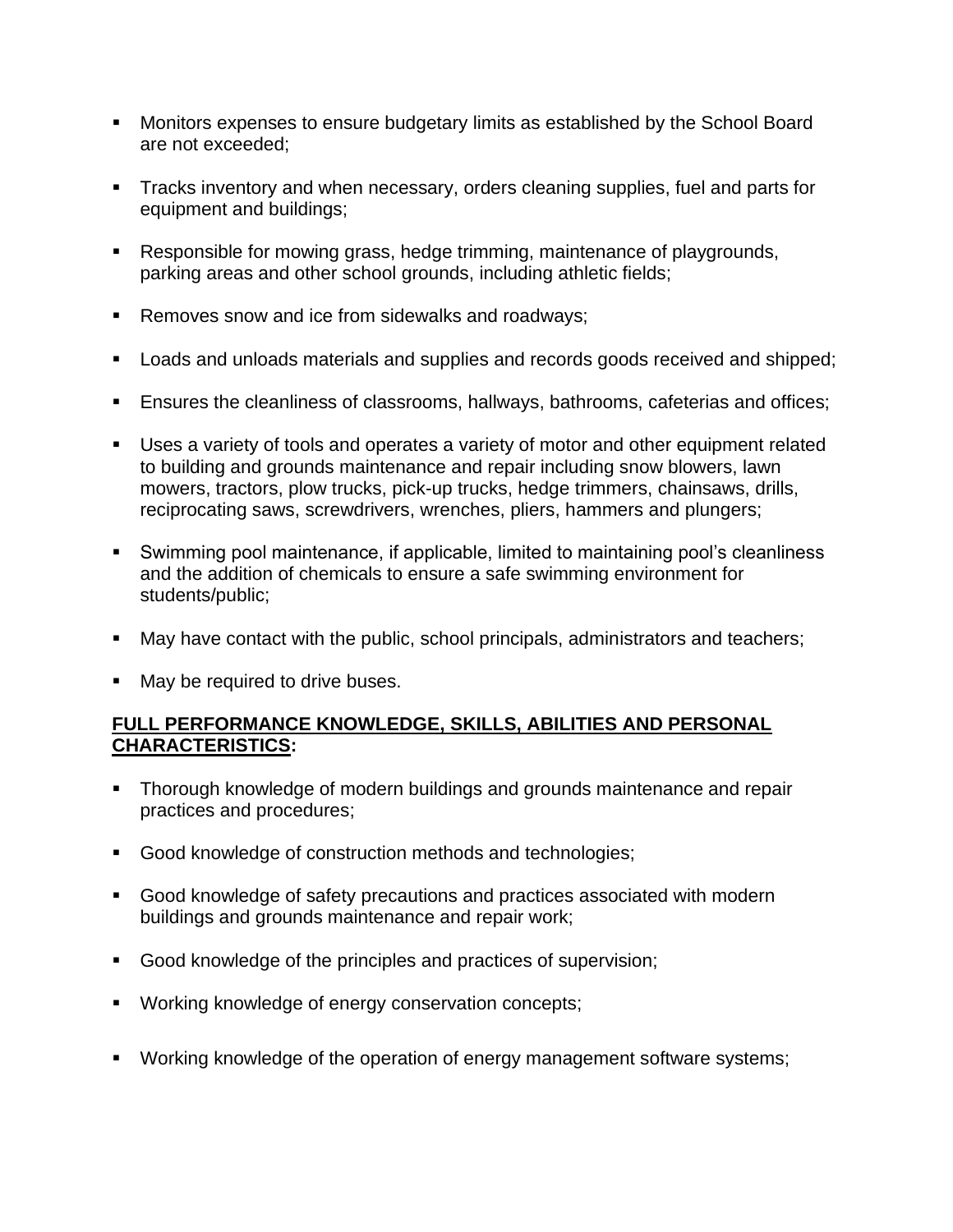- Ability to plan and schedule work, including determining staff, equipment, and supplies needed;
- Ability to train and supervise subordinates;
- Ability to manage unexpected issues or delays;
- Ability to communicate clearly, orally and in writing;
- Ability to interpret contracts and technical drawings;
- Ability to create, organize and maintain accurate records and files
- Ability to effectively, efficiently and safely use tools and operate equipment related to building and grounds maintenance and repair;
- Ability to visually inspect the work of building tradespersons and contractors;
- Ability to monitor budgets to ensure expenditures are within authorized budgetary limits;
- Ability to understand and follow written and verbal instructions;
- Mechanical aptitude; and
- Willingness to work under adverse weather conditions

# **MINIMUM QUALIFICATIONS: Graduation from high school or possession of a high school equivalency diploma and one of the following:**

(A) An Associate or higher-level degree in School Facilities Management, Engineering, Engineering Technology, Building Construction Technology or Architectural Technology and two years of experience in school facilities maintenance, general building construction, building maintenance or repair work, or construction management, one year of which shall have involved the *supervision of employees*\*; or

(B) Four years of experience in school facilities maintenance, general building construction, or building maintenance or repair work, or construction management, one year of which must have involved the *supervision of employees*\*; or

(C) An equivalent combination of education and experience as defined in (A) and (B) above.

**NOTE:** Verifiable part-time experience may be prorated toward meeting full-time experience requirements.